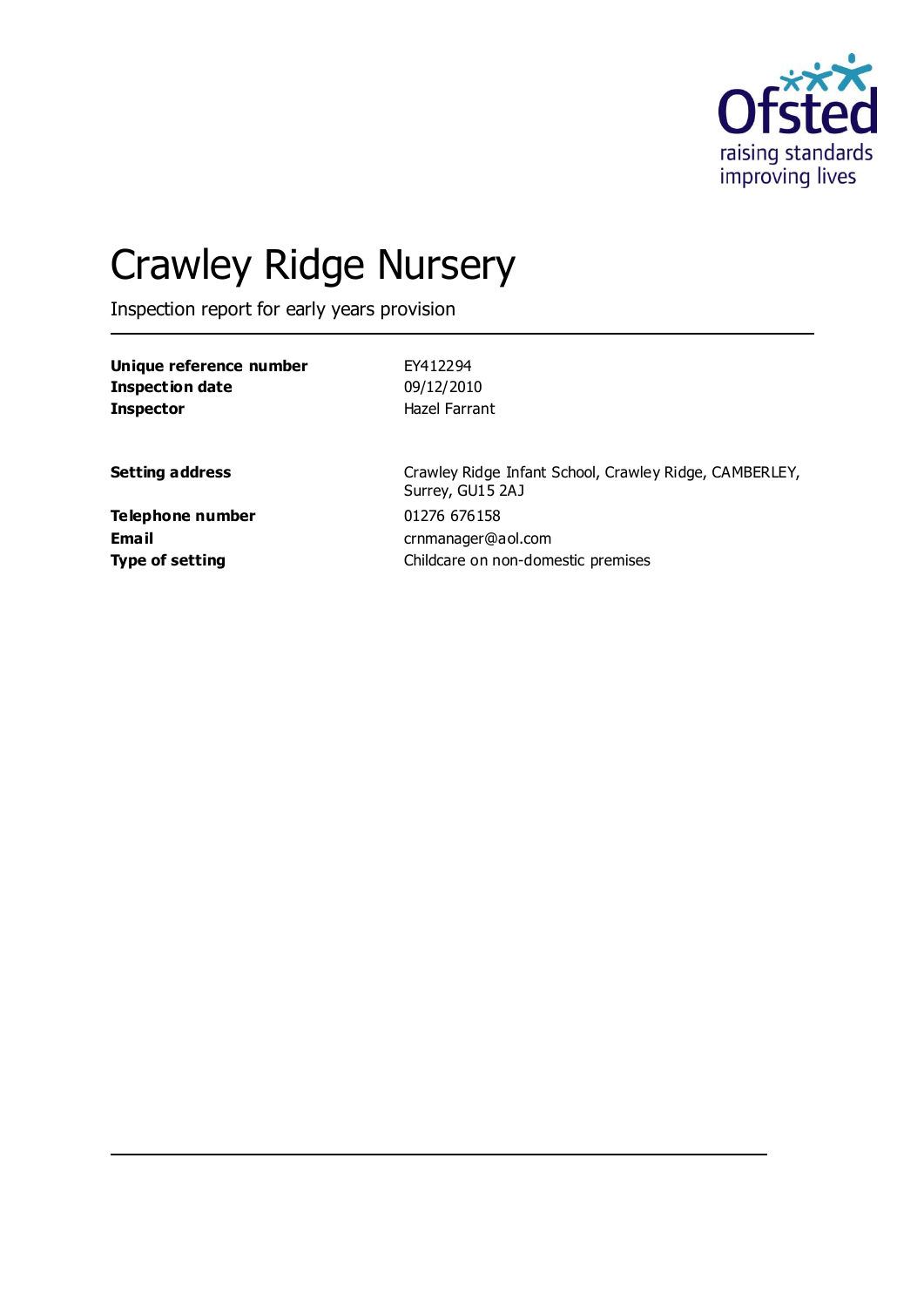The Office for Standards in Education, Children's Services and Skills (Ofsted) regulates and inspects to achieve excellence in the care of children and young people, and in education and skills for learners of all ages. It regulates and inspects childcare and children's social care, and inspects the Children and Family Court Advisory Support Service (Cafcass), schools, colleges, initial teacher training, work-based learning and skills training, adult and community learning, and education and training in prisons and other secure establishments. It assesses council children's services, and inspects services for looked after children, safeguarding and child protection.

If you would like a copy of this document in a different format, such as large print or Braille, please telephone 0300 123 1231, or email enquiries@ofsted.gov.uk.

You may copy all or parts of this document for non-commercial educational purposes, as long as you give details of the source and date of publication and do not alter the information in any way.

T: 0300 123 1231 Textphone: 0161 618 8524 E: enquiries@ofsted.gov.uk W: [www.ofsted.gov.uk](http://www.ofsted.gov.uk/)

© Crown copyright 2010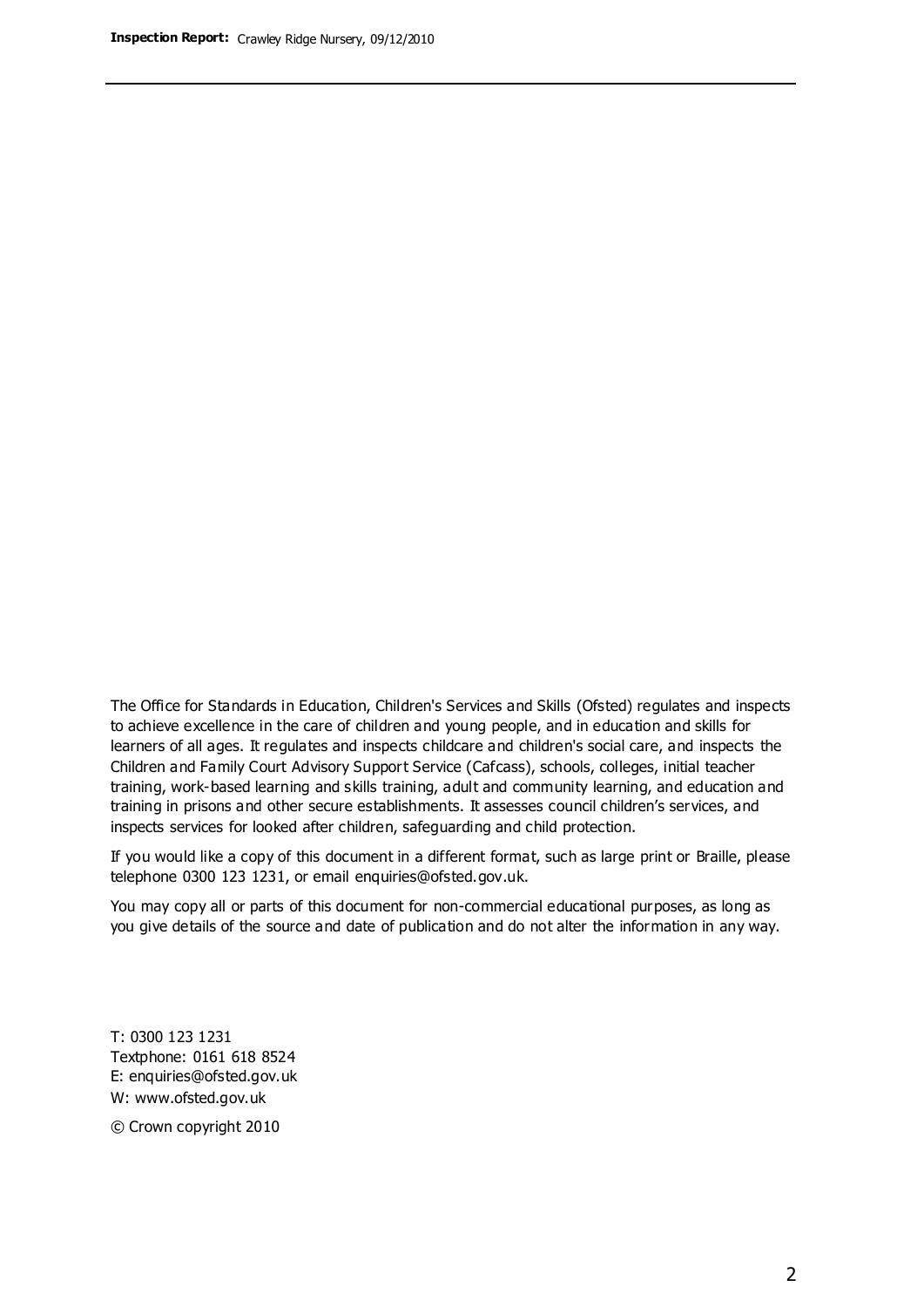## **Introduction**

This inspection was carried out by Ofsted under Sections 49 and 50 of the Childcare Act 2006 on the quality and standards of the registered early years provision. 'Early years provision' refers to provision regulated by Ofsted for children from birth to 31 August following their fifth birthday (the early years age group). The registered person must ensure that this provision complies with the statutory framework for children's learning, development and welfare, known as the *Early* Years Foundation Stage.

The provider must provide a copy of this report to all parents with children at the setting where reasonably practicable. The provider must provide a copy of the report to any other person who asks for one, but may charge a fee for this service (The Childcare (Inspection) Regulations 2008 regulations 9 and 10).

Please see our website for more information about each childcare provider. We publish inspection reports, conditions of registration and details of complaints we receive where we or the provider take action to meet the requirements of registration.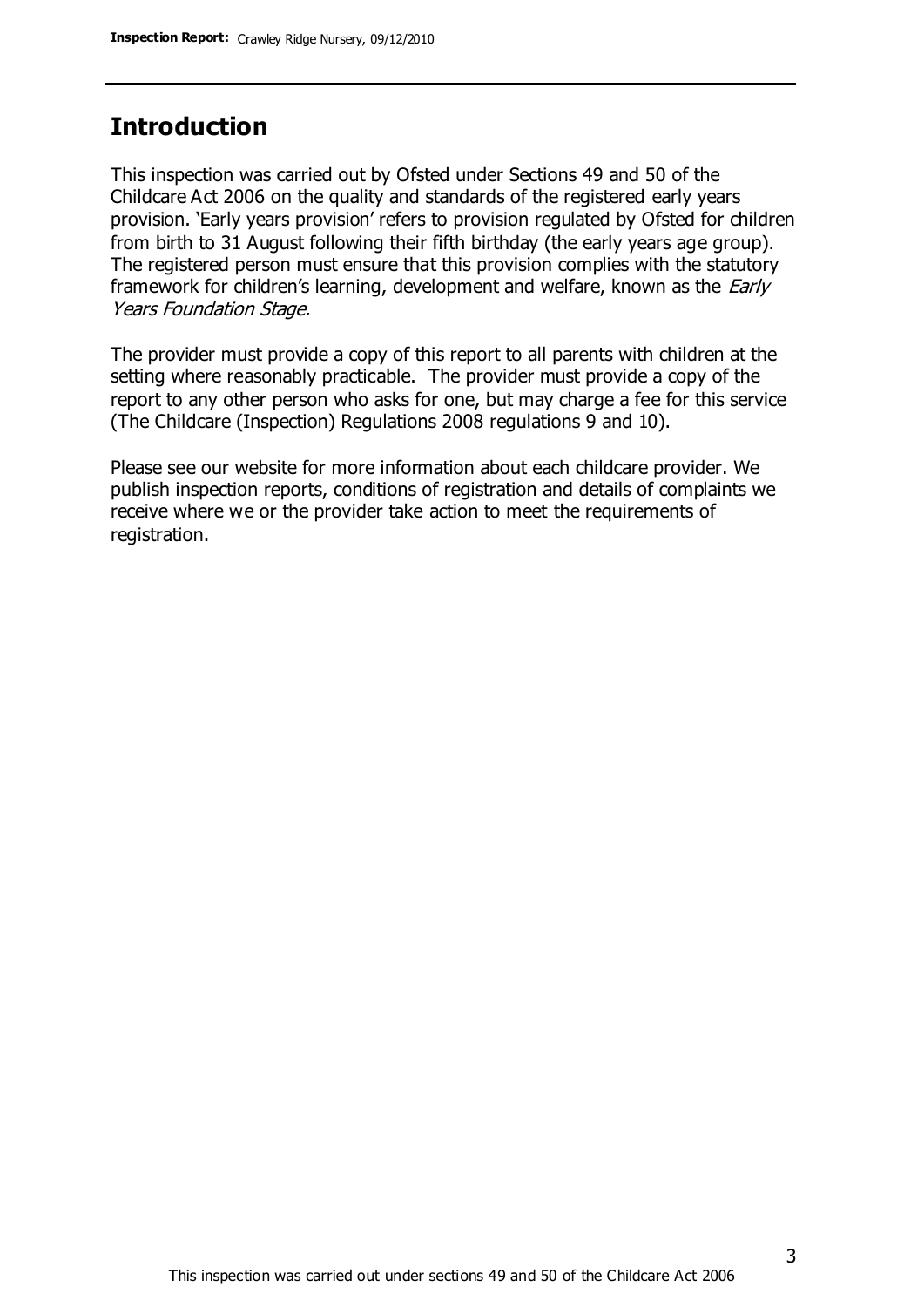# **Description of the setting**

Crawley Ridge Nursery opened in 1998 and re-registered in 2007 and again in 2010. It is a privately owned nursery and access to the provision is at ground level. The nursery operates from a self contained classroom adjoining Crawley Ridge Infant School, in Camberley, Surrey. There are suitable toilet facilities on site and a fully enclosed outside play area. The nursery serves families from Camberley and the surrounding areas. The nursery is registered on the Early Years Register and cares for a maximum of 24 children at any one time. It generally accepts children from the age of two-years-six -months. There are currently 61 children on roll. Of these, 40 are in receipt of nursery education funding. There are procedures in place to support children with special educational needs and/or disabilities as well as those who speak English as an additional language.

The nursery is open term time only from 8.45am until 3.15pm. Children may attend all day or on a sessional basis, with or without lunch. Those children who stay for lunch bring a packed lunch from home. The nursery employs seven members of staff. Of these, six hold appropriate early years qualifications. There are three staff members who hold first aid qualifications. The nursery receives support from the Early Years and Childcare Service, and staff from Crawley Ridge School.

## **The overall effectiveness of the early years provision**

Overall the quality of the provision is good.

Children enjoy their play in a safe and secure environment where staff take time to know the children they are caring for in order to meet their individual needs, working alongside parents and carers. Toys and resources are easily accessible and promote the different areas of learning. Children are supported by caring staff that they turn to for support when required. The group evaluates the care that they offer, valuing children's and parents' opinions. A key strength of the provision is the excellent partnership with parents. The setting is continuously improving outcomes for children that attend and most legal requirements are met.

## **What steps need to be taken to improve provision further?**

To meet the specific requirements of the EYFS, the registered person must:

15/01/2011

• improve the record of risk assessment so that it includes information on who conducted it, date of review and any action taken following a review or incident (Premises, environment and equipment)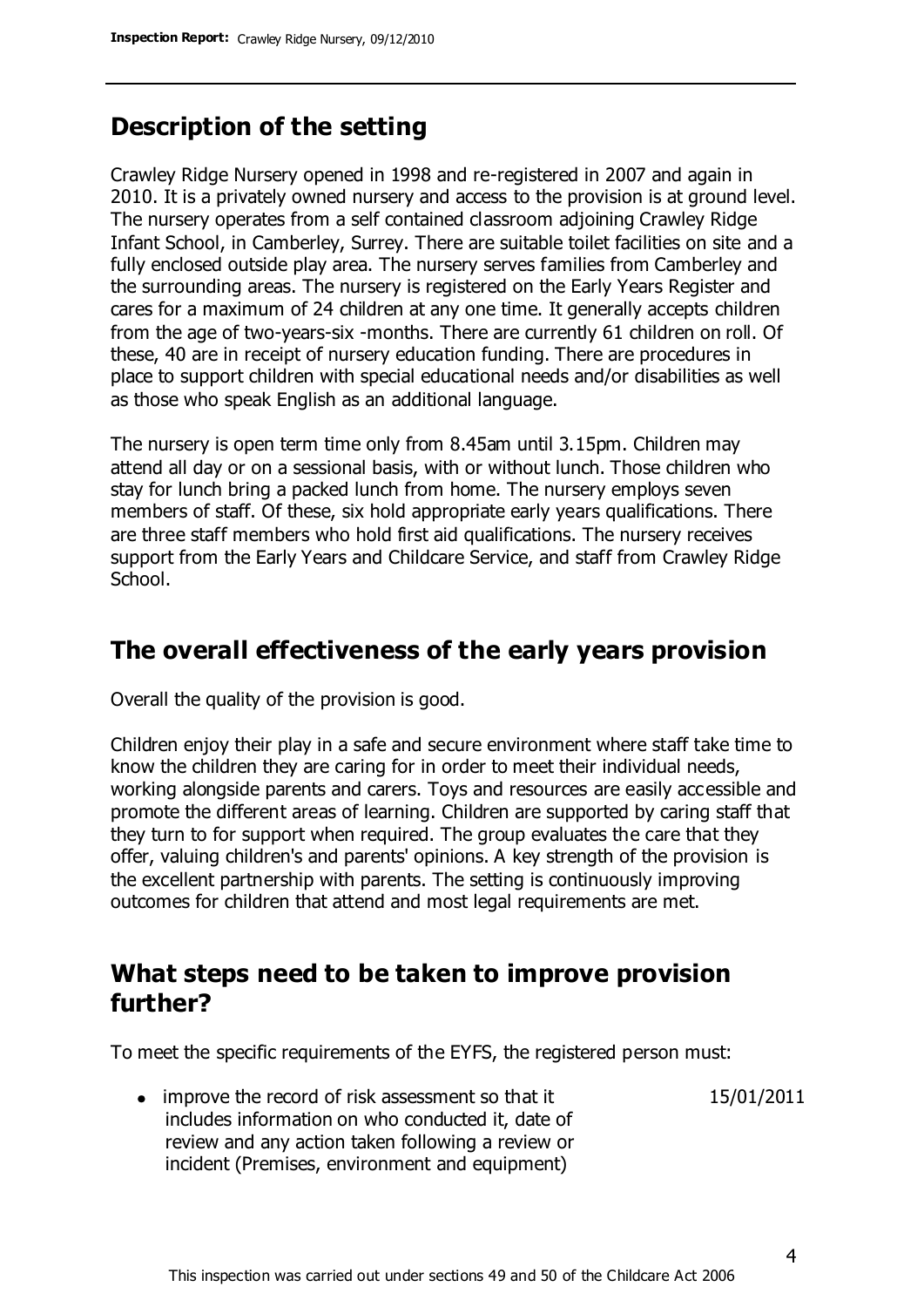To further improve the early years provision the registered person should:

- further develop a regular two-way flow of information, knowledge and expertise between other Early Years Foundation Year providers to help support and extend children's learning and development
- further develop the promotion of inclusive practice by displaying key words in children's home languages around the nursery learning environment.

# **The effectiveness of leadership and management of the early years provision**

Staff have a good understanding of safeguarding, they regularly complete training which ensures that they all have up to date knowledge. The staff are aware of their roles and responsibilities and know how and when to record information and how to use this to refer any concerns to the appropriate agency. This provides good safeguards for the welfare of children. The robust vetting procedures and the induction system for new staff ensure that all staff have a clear understanding of the procedures that support safe practice. All new staff are required to read the policies and sign to say that they have done so. The owner of the provision is also the full time manager; she ensures staff are fully supported in their role by a very good induction programme, regular staff meetings and yearly appraisals.

Although a full risk assessment is conducted and recorded, it has not been updated for over a year. In addition to this, the record does not include information on who conducted it, date of review and any action taken following a review or incident. This is a legal requirement. However, staff are vigilant in keeping children safe and place children's welfare as paramount. A visual check is conducted at the start of each session which minimises any hazards successfully. The play resources are all age-appropriate, cleaned and checked regularly to ensure they are in good condition and safe to use. The emergency evacuation is practised with staff and children so that they are fully aware of the procedures. A record is also kept so that any problems encountered can be resolved.

The manager, staff and parents have all been involved in the reflective practice process through self-evaluation and questionnaires. Improvements have been identified, some of which have been already implemented. For example, a system is now in place for when children achieve well and the information regarding the letter of the week is also posted on the outside of the provision as well as inside. Future plans include providing more flexible play to access all areas of learning and providing an area to extend role play such as tent building and tepees. Good awareness of the needs of children and a shared vision for the development of the setting enables the manager to encourage contributions from staff and parents, so that they all work together to bring about improvements. Staff have participated in a variety of training opportunities and use the knowledge and experience they gain to enhance the opportunities for children. The setting has a highly positive relationship with all parents and carers. The excellent systems in place ensure parents and carers are very well informed about all aspects of their children's achievements, well-being and development. Some partnerships with other providers delivering the Early Years Foundation Stage have been forged, however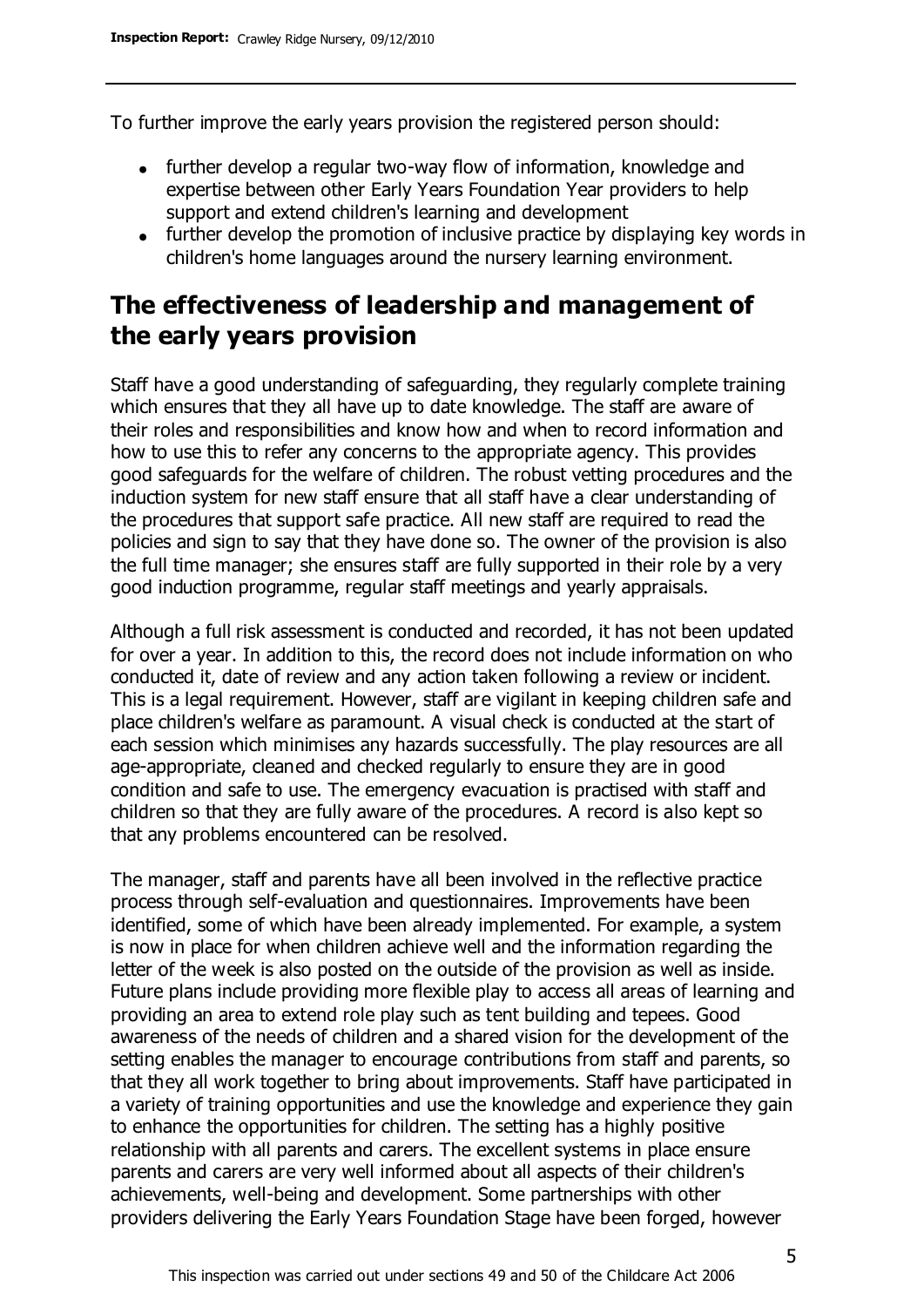not all links have been initiated to date. Children with special educational needs and/or disabilities are welcomed into the setting and staff work closely with parents and others involved to support them.

# **The quality and standards of the early years provision and outcomes for children**

Children make good progress towards the early learning goals. There is a clear and well understood system for recording what children do and achieve, and staff plan for the next steps in their learning by using their observational assessments. The staff offer good opportunities for children to progress by identifying activities that can be used to plan for individual progress. Staff ensure children are able to fully participate and enjoy their play by ensuring activities are developmentally appropriate and accessible to all children, including those with special educational needs and/or disabilities.

Children enjoy using scissors, glue and crayons, which staff encourage and support well, encouraging the development of their fine physical skills. The computer and technical toys offer opportunities for children to explore and learn using information technology. Children skilfully move the mouse to draw their own pictures and make decisions about what colour to use. Currently children are preparing to celebrate Christmas and enjoy practising the songs they will sing in their festive production next week. Children take great delight in decorating their home-made biscuits with a variety of different coloured icing. They eagerly talk about using 'red' or 'green' icing and use skills of piping and rolling as they create their own design. Other festivals are also celebrated, so that children gain good understanding of other cultures and communities.

Children are very confident and keen to talk to the inspector, especially as they are introduced and reassured that they can talk to this visitor. They learn how to keep themselves safe because the staff sensitively remind them how to behave in a safe manner, for instance, reminding children to sit on their chairs properly. Children learn how to respond safely during possible emergencies by discussing and carrying out emergency evacuations. Children enjoy their time here as staff recognise their skills and praise their achievements, displaying some of their work and encouraging their contributions. Children's relationships with each other reflect the good role models of the staff who value the children and treat them with respect. Children's behaviour is good and they play harmoniously together, enjoying opportunities to select from the toys and resources provided. They help to tidy away resources into trays and boxes that are both labelled with words and pictures to help their independence. Although there is labelling around the nursery learning environment, key words in children's home languages are not evident.

Children's dietary needs are discussed and recorded. Children understand and follow good personal hygiene practices, such as washing their hands before eating, to ensure their good health. A snack bar enables children to choose when they wish to eat and drink, although water is always available throughout the session. Children enjoy staying for lunch; they bring their own packed lunch. Lunch boxes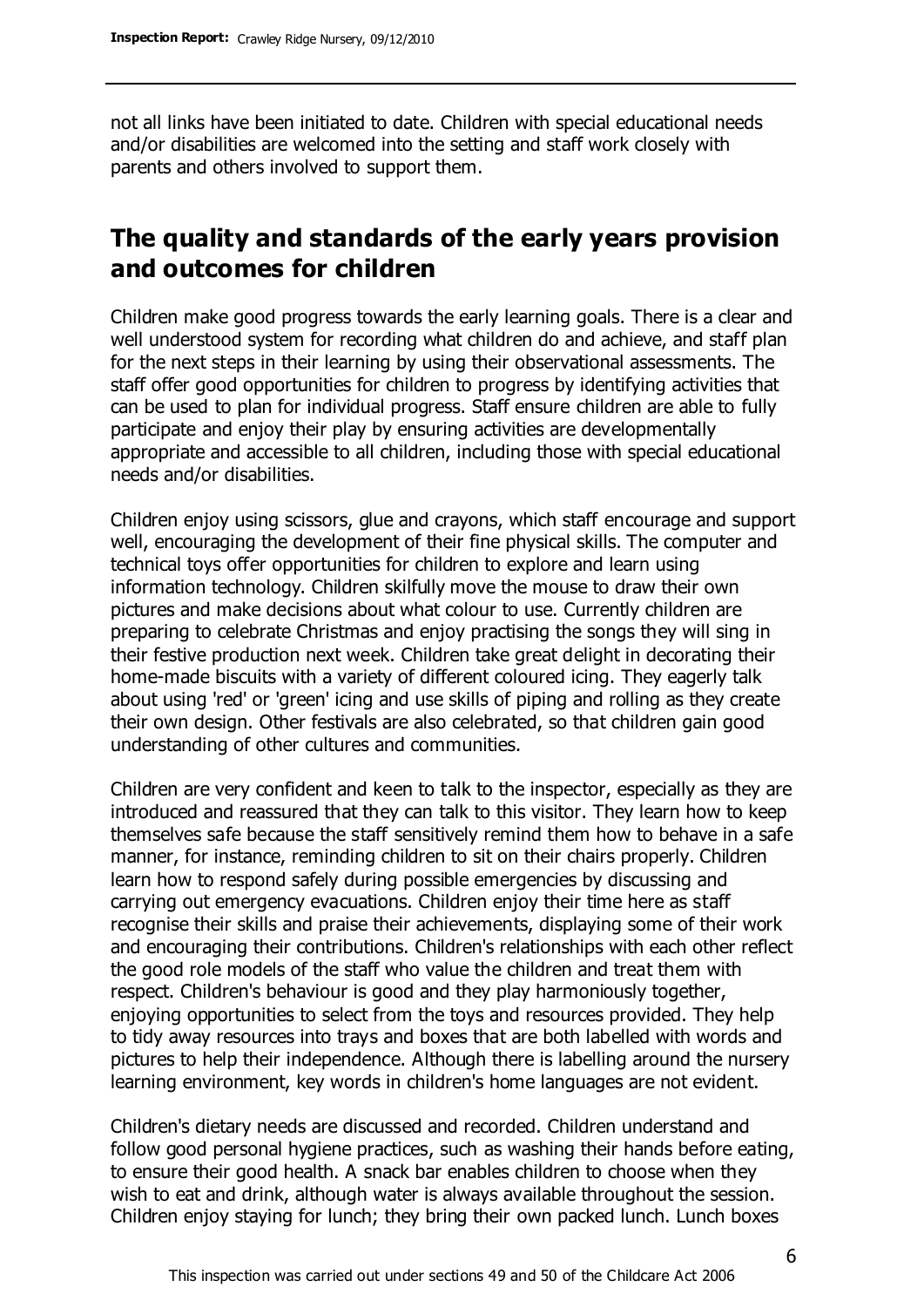are stored in the refrigerator which is regularly monitored to check foods are stored at the correct temperature. Children have regular opportunities to enjoy outdoor play. There is a range of apparatus such as a climbing frame and sit and ride toys that encourage vigorous physical activity.

There is an extensive and interesting range of resources that meets the needs of every child and caters for the interests and ages and stages of the children who attend. For instance, there are plenty of resources for imaginative role play, including dressing-up clothes, food packets and shopping items for the home corner which is currently set up as a shop. Children build large scale constructions out of wooden building blocks. Information booklets and buildings plans are displayed to further nurture children's interest in design and technology.